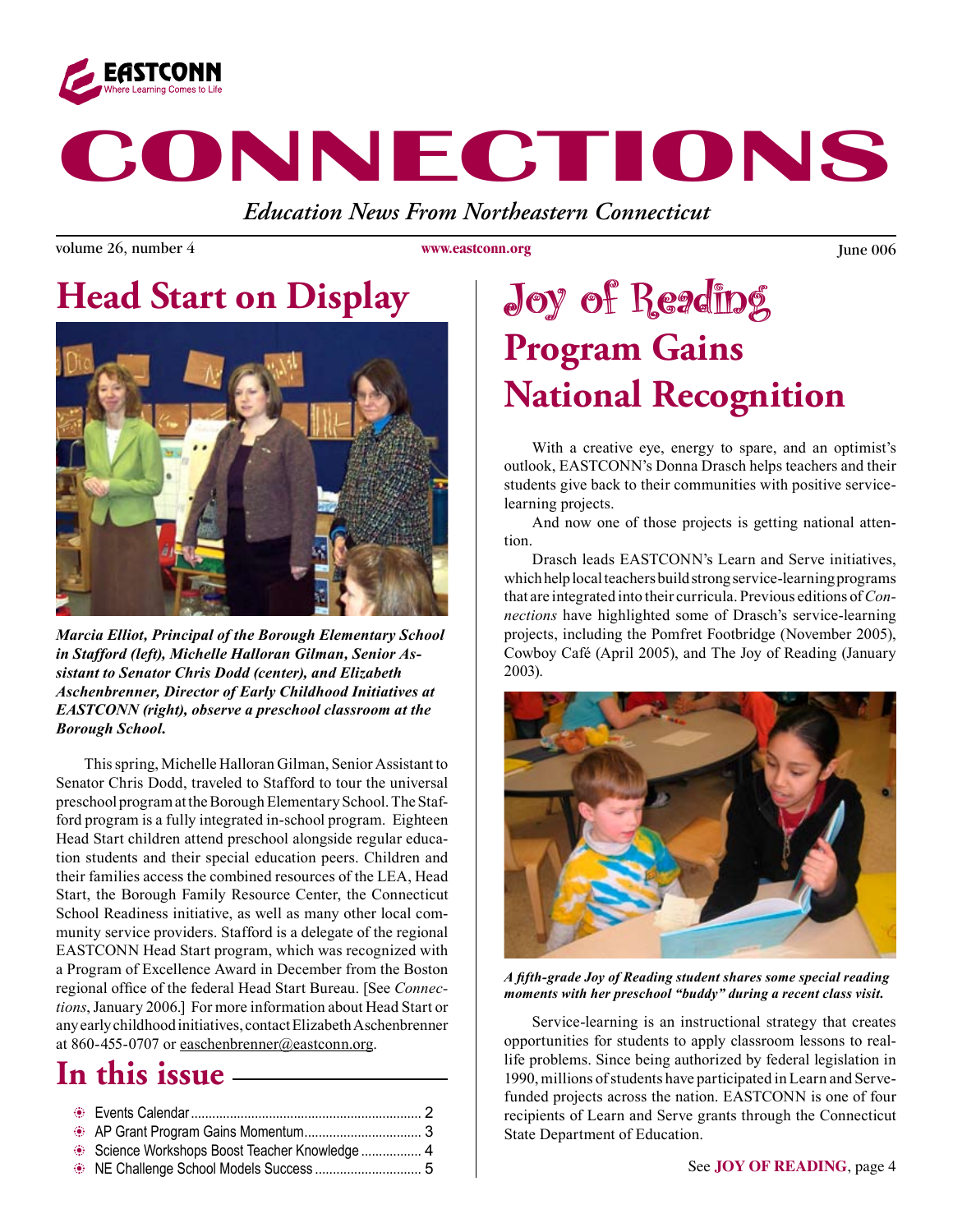# **Calendar of EASTCONN Events**



#### **JUNE 2006**

29 & 30 .... Fundamentals for Literacy Achievement: Engagement, Responsibility, Standards, Community

#### **JULY 2006**

 ............. iConn: Connecticut's Digital Library in Your Classroom .............Word Basics for Educators .............Word Tips and Techniques

- 13 .............Excel Basics for Educators
- 13 ............. Using Picture Books to Build Vocabulary and
- to Notice Author's Craft
- 14 .............Excel Tips and Techniques

#### **AUGUST 2006**

- 15 ............. Digital Images in the Classroom
- 16 .............Classroom Web Page Who Needs One?
- 22 .............What Does This Have to Do with Me? Using Picture Books and Technology to Make Connections

#### **SEPTEMBER 2006**

- 19 ............. Analyzing Formative Assessment Data Using Excel 20 ............. Helping Students Understand and Effectively
	- Use Science Data, Grades 3-6
- 21 ............. Using Excel to Develop Templates
- 21 .............Literacy Leaders Network Cafe
- \* November 30 and February 8
- 22 .............Child Safety and Crisis Response Training
- 27\* ........... Using the CT Preschool Curriculum and Assessment Frameworks \*and October 20
- 29 ............. Nature of Light: A Little Light Magic

*Note: Workshops fll up quickly. Please reserve seats early. EASTCONN workshops are subject to change. Please e-mail the EASTCONN Conference Offce at conferenceoffce@ eastconn.org for more information about any of the meetings and workshops listed here. Register online for any of the above workshops at www.eastconn.org. Click on Workshops.*

#### **EASTCONN Administration**

Paula M. Colen, Executive Director Bruce Storm, Assistant Executive Director

#### **EASTCONN Connections**

| Editor: Teddie Sleight ~ connections@eastconn.org        |
|----------------------------------------------------------|
| Assistant: Cindy Laurendeau ~ claurendeau@eastconn.org   |
| Photography: Peggy Roberts $\sim$ mroberts @eastconn.org |

**Communications Department Dotty Budnick, Director EASTCONN**, 376 Hartford Turnpike, Hampton, CT 06247 860-455-0707 FAX: 860-455-0691



*Above, Mary Jo Chretien (center), a Speech-Language Pathologist with EASTCONN Related Services, welcomed colleagues to a regional workshop in Hampton. In a rural area like northeastern Connecticut, many Related Services providers work as the only professional in their discipline in a school building or district. New alliances were formed this year among Related Services staff in the region, thanks to a professional development grant from the New Alliance Foundation. Speech-Language Pathologists, Occupational Therapists, and Physical Therapists met on a monthly basis for training on a variety of relevant topics. For more information or to be added to the mailing list, contact Mary Jo Chretien at 860-455-0029, ext. 4023 or mchretien@eastconn.org.*

 $\circledast$  b  $\circledast$ 



*Above, a creative writing class at EASTCONN's ACT in Willimantic produces prize-winning poets. ACT (Arts at the Capitol Theater) students were again well represented at the regional 2006 IMPAC- Connecticut State University Young Writers Competition. Chelsea Love (Windham) took frst place in poetry for the second year in a row, receiving a \$100 prize. Love also won the Connecticut Writing Project and her work will be published. She plans to study creative writing in college. Other semi-fnalists from ACT at this year's IMPAC Awards were Luke Benjamin (Lebanon), Anna Cordon (Coventry), Lydia Jones (Hampton), Hilary Osborn (Columbia), Katie Paul (Ashford), and Jared White (Windham Center). ACT writing teacher Lisa Taylor said that a class in contests, publication and portfolio will be offered next year to assist students in pursuing their creative writing. Contact ACT Principal John Mayer at 860-465-5636 or jmayer@eastconn.org.*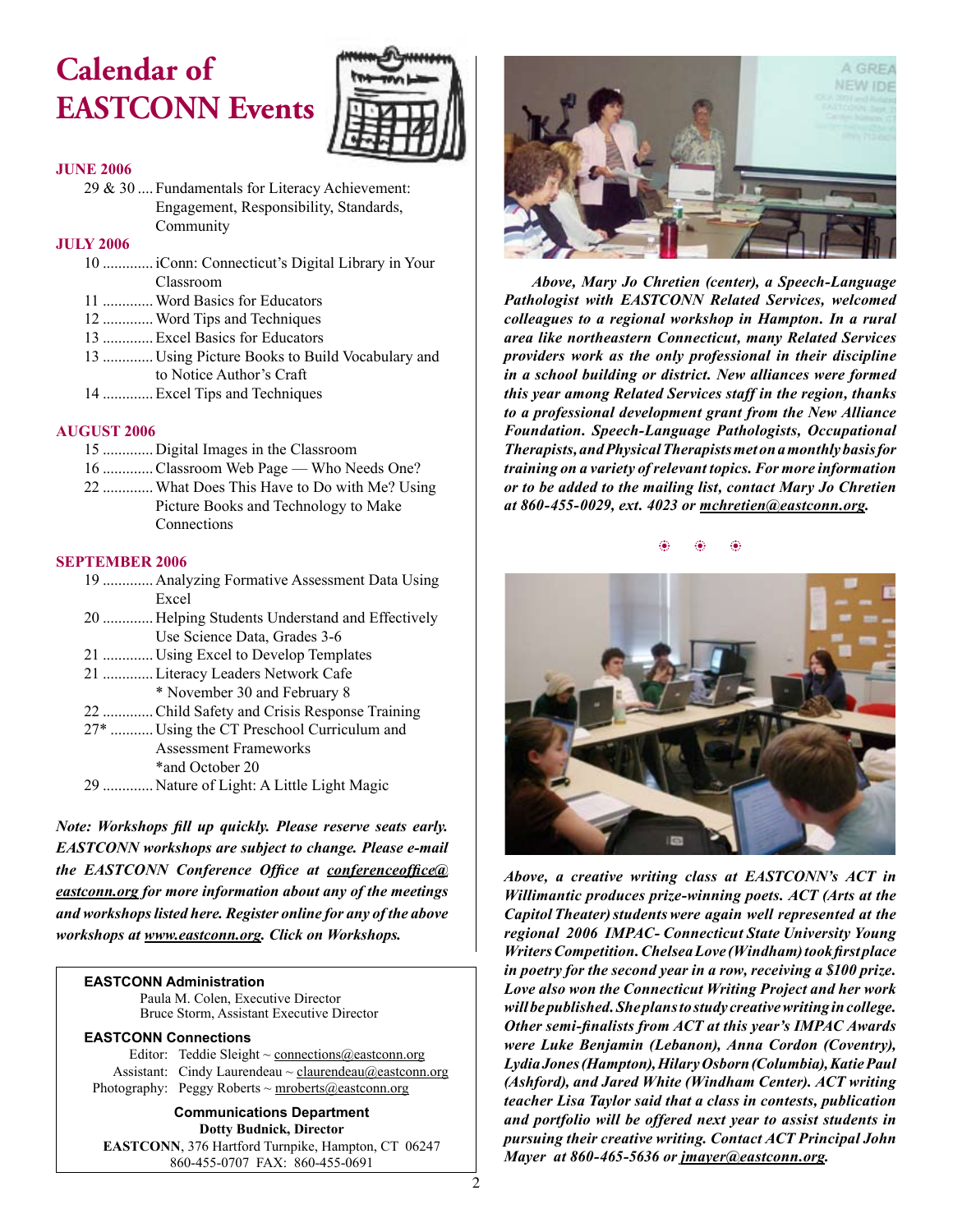### **AP Grant Program Gains Momentum in Cities Across Connecticut**



After only two years, *Project Opening Doors*, a federally funded program aimed at increasing the number of disadvantaged high school students enrolled in Advanced Placement (AP) courses, is having a positive effect in seven participating Connecticut cities, EASTCONN officials recently announced.

Since 2004, Connecticut has received about \$1.37 million in federal grant money for *Project Opening Doors,* a program intended to increase the number of AP and pre-AP courses offered in Connecticut *ERG I* districts. The *ERG I* districts include 21 comprehensive high schools in the cities of Bridgeport, Hartford, New Britain, New Haven, New London, Waterbury and Windham.

*Project Opening Doors* aims to increase by 10% both the number of disadvantaged students taking AP courses and exams, and the number of students receiving an AP exam grade of 3 or higher. The College Board sponsors the AP program, which offers students intensive, college-level courses and exams in high school. Scores on AP exams range from one to five and many colleges grant course-credit to incoming freshman who score three or higher.

The benefts of Advanced Placement have been well documented by the College Board, said Helen Weingart, EAST-CONN's AP Grant Coordinator, who noted that research shows that just by taking courses, students improve their chances of succeeding in college. Other advantages are emerging as schools focus more on their advanced placement initiatives.

 EASTCONN is collaborating with Jean Purcell at the Connecticut State Department of Education (CSDE) to coordinate the statewide *Project Opening Doors* AP initiative.

"The last two years of intense work with our targeted districts has paid off," said Purcell. "We are beginning to close the achievement gap with some very small, but signifcant, steps."



*Greg Walker, a consultant to the AP grant, directs teachers.*

Based on the successful strategies implemented as part of the *Project Opening Doors* grant, the CSDE and EASTCONN have just learned that they have received another federal AP grant involving not just Connecticut, but all six New England states. [Note: Look for more information in the fall *Connections*.]

"Collaboration between the CSDE and EASTCONN has been a critical component in the success of this [*Project Opening Doors*] initiative," said the CSDE's Purcell. "Together, EASTCONN and the CSDE have provided resources, technical expertise, and encouragement to galvanize key stakeholders in the seven [city] school districts around this critical issue."



*Teachers and administrators recently reviewed PSAT data used to identify students with the potential to successfully complete AP coursework, as well as to reveal curricular strengths and weaknesses.*

The CSDE recently reported some exciting statistics to the Connecticut Board of Education on AP participation and student performance in the seven *Project Opening Doors* cities:

- The number of students in the cities of Bridgeport, Hartford, New Britain, New Haven, New London, Waterbury and Windham scoring three or better on an AP exam increased 11.6 percent, from 610 in 2004 to 681 in 2005.
- The percentage of exams scoring three or higher in those same seven city districts improved from 33.8 percent in 2004 to 34.1 percent in 2005. While this improvement was better than that recorded for the other districts in the state, the other schools reported 75.1 percent achieving a score of three or better.
- The number of tenth-grade students in those same seven Connecticut cities who took the PSAT grew from 584 in October 2003 to 6,145 in October 2004. In October 2004, 55.6 percent of tenth-graders in the seven districts took the PSAT compared to only 38 percent in the other districts.

**[EDITOR'S NOTE: To obtain more Connecticut AP statistics, visit the EASTCONN Web site at www.eastconn.org, enter the Teaching & Learning Portal and click on AP].**

Since its inception 50 years ago, AP has seen its student participation grow from 1,200 students for whom only three AP courses were available (in biology, chemistry and American history), to more than one million students, who today can choose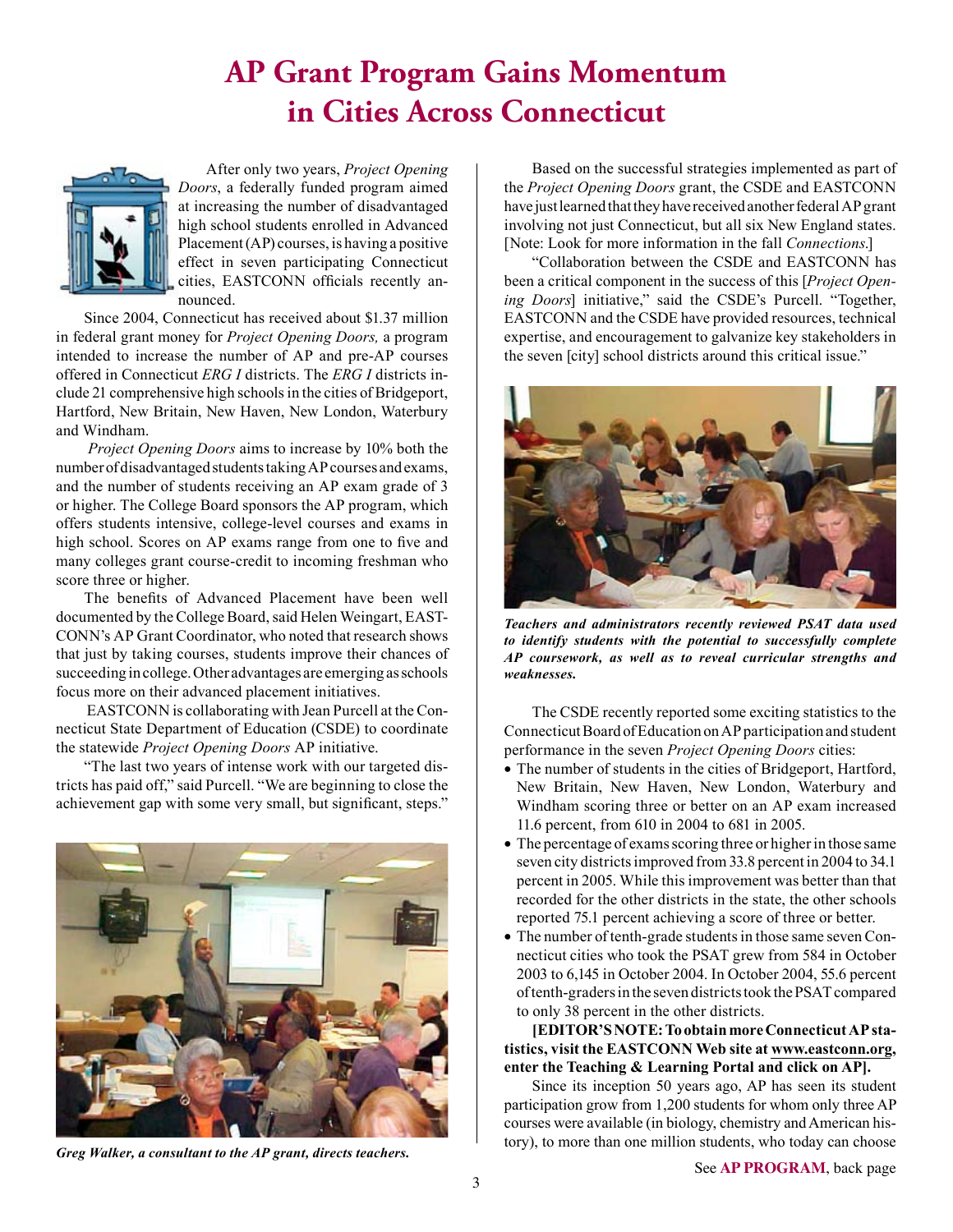#### **JOY OF READING** continued from page 1

Drasch and The Joy of Reading program, now in its fourth year, have garnered national attention. The program was highlighted in *Growing to Greatness (G2G) 2006*, a publication of the National Youth Leadership Council cataloging the state of service-learning across the nation.

 Rich Cairn, author of a service-learning study at the state level, provided the Connecticut overview for the *G2G* publication. Cairn is at the Hampshire Educational Collaborative in Massachusetts.

 "EASTCONN's Joy of Reading program enables schools to address students' fundamental academic needs through the exciting, hands-on, community-oriented method that is servicelearning at its best," said Cairn. "Without the sort of help that EASTCONN provides, especially in these demanding times for schools, this kind of quality learning experience becomes all too rare."

 The Joy of Reading was also showcased at the National Service Learning Conference and has been replicated in several schools.

The Joy of Reading is a literacy program whose participating ffth-graders prepare lessons and read aloud to preschool "buddies." The program is intended to strengthen each preschooler's language and literacy skills, while improving the ffth-grader's reading fuency, comprehension skills and self-esteem.

"My students take what they are doing very seriously because they know it is having an impact on the real world."

— Nicole LaRochelle, Windham

Nicole LaRochelle teaches the ffth- and sixth-grade looping class at Windham Middle School, where she has collaborated with Drasch on The Joy of Reading for four years.

"Students take their role as 'teachers' very seriously," La-Rochelle said. "They are rarely absent on visiting and planning days and put a huge amount of effort into their book selection, projects and questions."

 "My students take what they are doing very seriously because they know it is having an impact on the real world," LaRochelle said. "They never ask, 'Why do I have to do this?'" This year, 45 students are participating in LaRochelle's Joy of Reading program.

LaRochelle enthusiastically describes Drasch's upbeat, collaborative approach.

 "She is amazing!!" LaRochelle said. "She is full of great ideas and is a constant positive force in my classroom…Most of all, she is always there, by e-mail, phone or in person, to help problem solve and offer encouragement."

Drasch attributes the success of the project to the dedication of staff, administrators and especially the students at Windham Middle School.

"In service-learning, the student learns how to translate classroom knowledge and skill into real-life situations," said Drasch, "while also giving something back to the people, organization, or community."

For more information on service-learning contact Donna Drasch at 860-455-0707 or ddrasch@eastconn.org.

## **Workshops Can Boost Teachers' Science Skills**

New and renewed emphasis on science achievement, both nationally and at the state level, has educators scrambling to boost their own science skills. And EASTCONN is responding to help teachers in a variety of ways.

 The National Science Foundation (NSF) reports that longterm trends show a signifcant decline in U.S. student completion of national science and engineering degrees, relative to other countries.

NCLB has imposed new requirements for academic content standards in both science and assessments. Connecticut published revised science frameworks in October 2004 and the Science Connecticut Mastery Test (CMT) will be administered in the spring of 2008 to ffth and eighth-graders statewide.

In the *2000 National Survey of Science and Mathematics Education*, Horizon Research reports that "fewer than one-third of elementary teachers reported feeling very well qualifed to teach each of the science disciplines," and "almost three-fourths perceive a substantial need for professional development to deepen their own content knowledge."

Now, EASTCONN is offering teacher support with numerous upcoming workshops and presentations.

Summer training begins on June 8, 2006, when a full day of workshops will help prepare teachers for "Implementing the Connecticut Science Framework: Curriculum Embedded Performance Tasks." This fall, EASTCONN will also offer science teachers a series of workshops to help create lessons aligned with the standards that can be taught in a regular classroom with easily obtainable supplies. Teachers will leave with yearlong standards-based packets and the ability to re-create inquiry-based science labs in their own classrooms.



*Middle school students hone their scientifc problem-solving skills.*

Also, watch for news of a presentation this fall by Doug Lewellyn, author of the nationally acclaimed publication, *Science as Inquiry*.

For more information about EASTCONN's science conference and workshops, go to www.eastconn.org and click on "workshops" or e-mail your questions to conferenceoffice@eastconn. org. For more information about how EASTCONN can support your science initiatives, contact Bruce Storm at 860-455-0707 or bstorm@eastconn.org.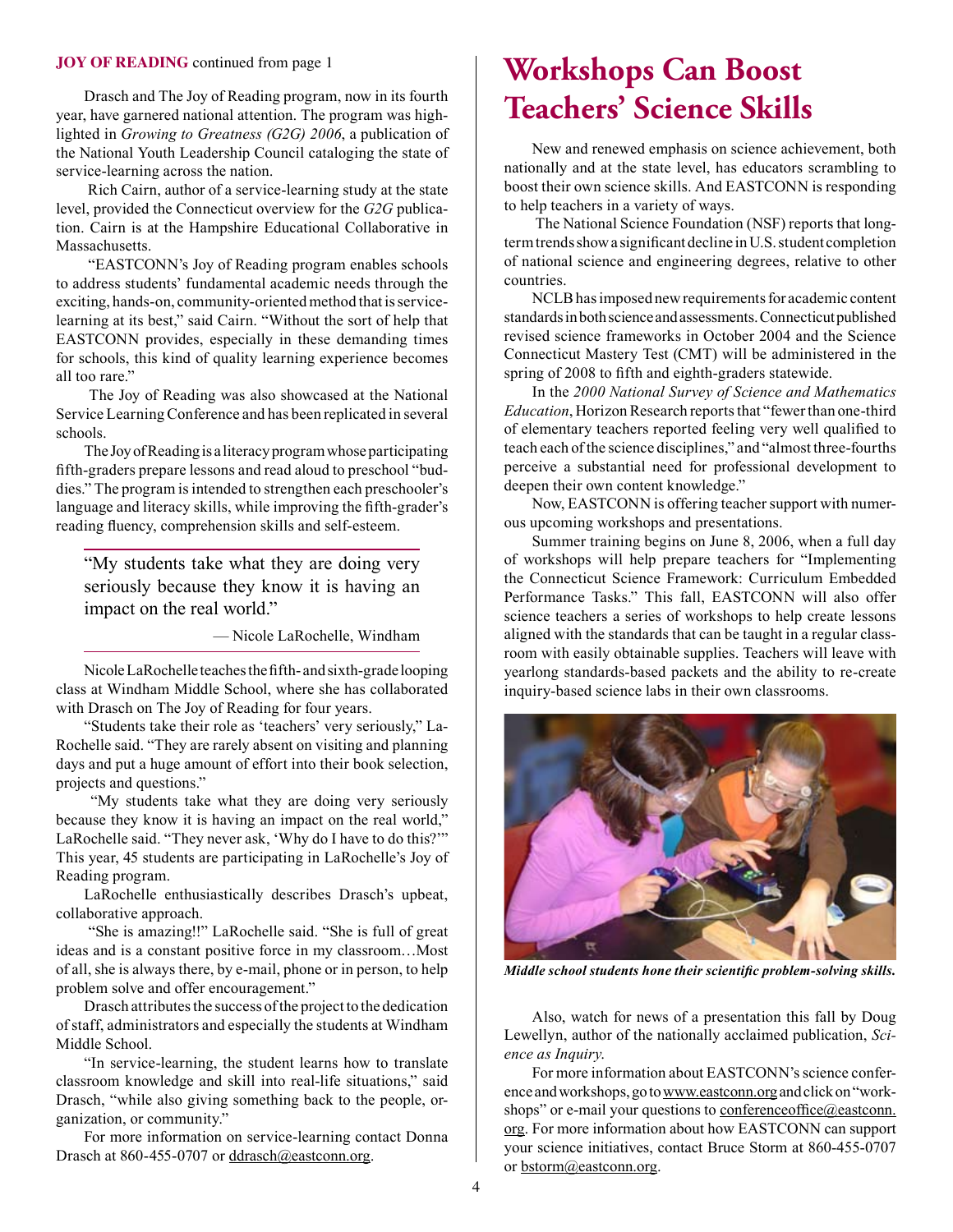# **EASTCONN's Northeast Challenge School: Putting Research Into Practice and Modeling Success**

by Maureen Crowley, Director of Planning and Development, EASTCONN

"*It's hard to leave – I mean where else will you see students and teachers playing football together in the rain and mud, and having a blast. Staff have really helped me fgure out who I am. They taught me to have faith in myself; to look at the positives – and then to just go out there and do it*." — **Michael, a Northeast Challenge School senior**



*Northeast Challenge School teacher Erica Michalski takes a break with Michael, a graduating senior, during a recent senior project practice session at EASTCONN's Hampton facility.*

Michael's comments underscore components that are crucial to effective teaching and learning practice at the high school level.

Working with the School Redesign Network at Stanford University, EASTCONN is helping to facilitate conversations about improving the learning culture within high schools. While the Stanford research indicates that there is no single "right way" for schools to be designed, common features associated with better schools are clear. On a visit to the Northeast Challenge School, an alternative high school in Brooklyn, Conn., several of these research-based positive features were evident.

Teachers and students of the Northeast Challenge School agree that the quality of the personalized learning environment is critical. Stanford researchers say that the problem with many high schools is that teachers are isolated, have too little time and see too many students.

 With the assistance of Nancy Vitale, EASTCONN's Curriculum-Integration Specialist, Northeast Challenge School teachers have cultivated a strong sense of community and collegiality through common planning days, close collaboration and curriculum development. Each year, the teachers (with student input) choose a unifying curricular theme and weave it throughout each academic discipline.

 Last year, for example, the Roaring Twenties was chosen and using the classic book, *A Farewell to Arms*, the teaching team found ways to excite student learning – through science lessons on medical emergency procedures, medicines, and amputations, nursing skills and feld experiences. Teachers and students immersed themselves in a multi-disciplinary, multi-cultural, Roaring Twenties experience. This cooperative learning culture resonated with students. As one student put it, "I like all of these teachers. They work together, like a team. In each learning center, here, we know that the teacher cares about our success."

Besides the small, personalized environment, teachers and students note that the hands-on, project-based approach, a robust component of the Program, is signifcant to successful learning outcomes. Over time, students have built log cabins and footbridges at the region's nature trails, conducted authentic science experiments, managed a greenhouse, and continue to oversee a salmon project. Much of the learning is coordinated and integrated across all disciplines, with each project acting as a learning-mediator:

"*We all love science here*," Michael said. "*Our science teacher [Kevin Segar] – I don't know – no one's like him. We do experiments, projects that take us out into the world to study what's going on in our ponds, lakes, vernal pools. So we do experiments outdoors, indoors; talk about them, explore and read about environmental problems. We meet with guest speakers. Then we go through the cycle again – more research, more discussion; watch a movie – share our information with others. It's always interesting the way our teachers pull this together*."

Stanford's Redesign Network talks about adaptive pedagogy as a central feature for learning success. Adaptive pedagogy involves using multiple instructional strategies, different pathways, to support learning. From whole class lectures to guided inquiry, small group work, projects, and experiments, students beneft from a variety of rich learning opportunities. Starting with where students are and helping them make sense of their learning is key.

Maintaining continuous relationships, including advisory and counseling ones, is another cornerstone of the Redesign Network's learning principles. Building relationships with students over four years insures that teachers have a profound understanding of each student's skills, strengths, needs, interests, hobbies, etc. Students need to feel that every teacher is invested in helping them meet high expectations. Counselors provide both a weekly class and individual sessions for students during their senior year.

In the end, there's a great deal to be said for the power of effective practice in helping students realize their potential. Each May, the Northeast Challenge program's graduating students present their senior projects to the public.

 Michael selected the study of alternative high schools as his senior research project. "*You know*," he said; "*this project started out as a way for me to say thank you to the program and my teachers. But my senior project advisor helped me see the bigger picture, helped me think through what a research project should be . . . I've learned that alternative schools aren't for everyone*